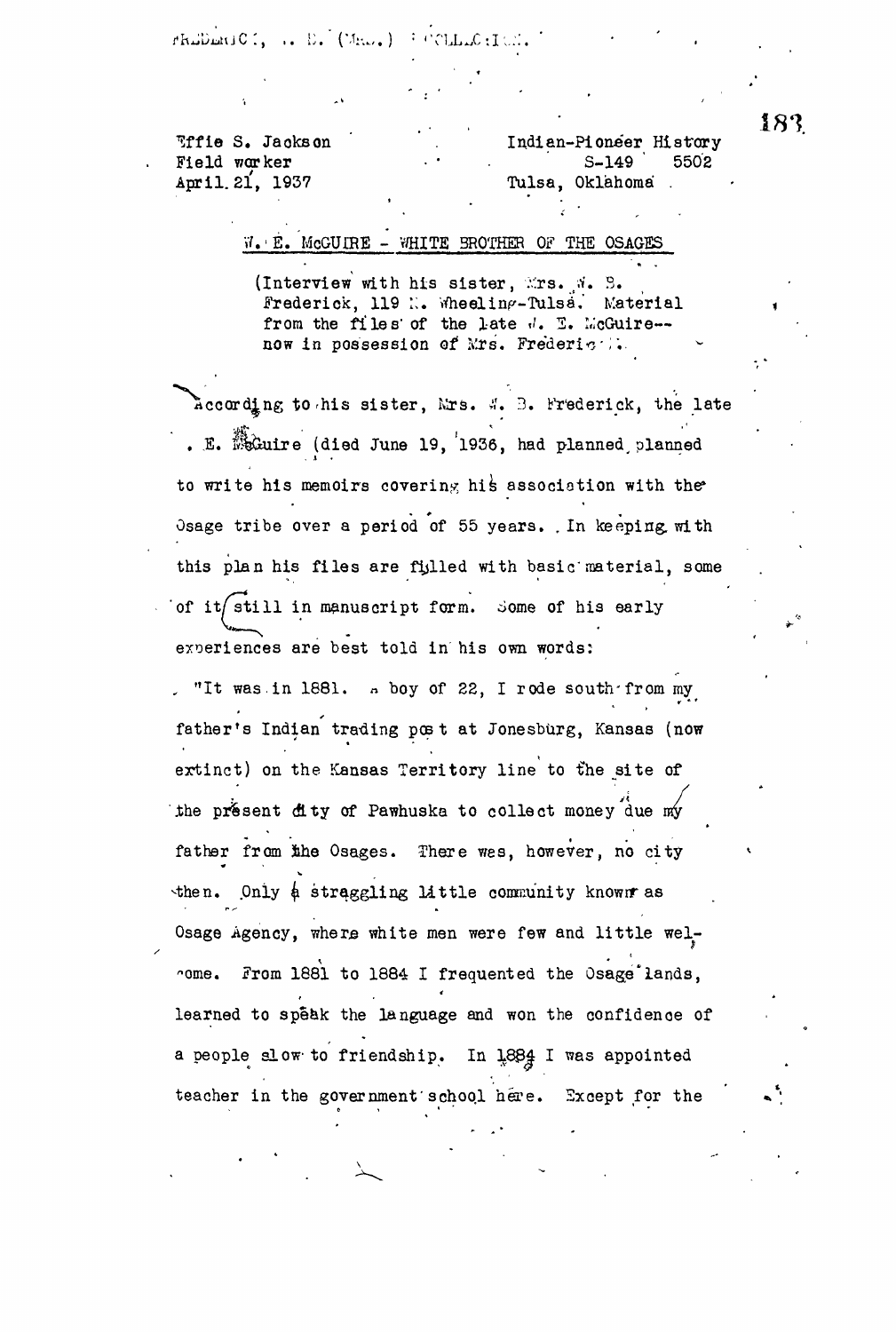FREDERICK, ... B. (MRJ.) CULLLCIII.

 $184$ 

p. 2

',5502

period from 1893-98, I have resided in Pawhuska sincepostmater from 1898 to 1917- Scoutmaster fro 14 years.

"There were no hotels here then, no place at all for a stranger to stay. I solved the difficulty by bringing a complete camping outfit with me, a big mountain hack, two good horses, bedding, food. I taught here several years, during which time herbert Hoover, later several years, filterinr via the Herbert Hoover, later Herbert Hoover, later Hoover, later Hoover, later Hoove president of .that United states, out the states, out then a lad of 8 years, out then a lad of 8 years, out th<br>United states, out the states, out the states, out the states, out the states, out the states, out the states, spent a year at the Pawhuska agency with, his uncle and aunt, I..ajdr -and I..ajdr -and I..ajdr -and I..ajdr -and I..ajdr -and I..ajdr -and I..ajdr -and I..ajdr -and government agent at the time. I recall Hoover, as a "fat little boy, always reading." . He liked to stretch fat on the agency lawn under trees and read for hours. I didn't know then that he would one day be president, or I might have paid more attention to him."

or "With the opening of the Cherokee Strip in '93 I made the run from Arkansas City to Ponca City, where I staked out townsite property. I was Ponca 'ity's first city clerk, built the first frame building in the new town, was superintendent of schools, and later er $\frac{1}{2}$ cted a three $\Theta$ room frame home on the site where  $\mathcal{L}$ . W. Marland's palatial residence was later to stand.

• .£. V/. Garland's'palatial residence was later to stand.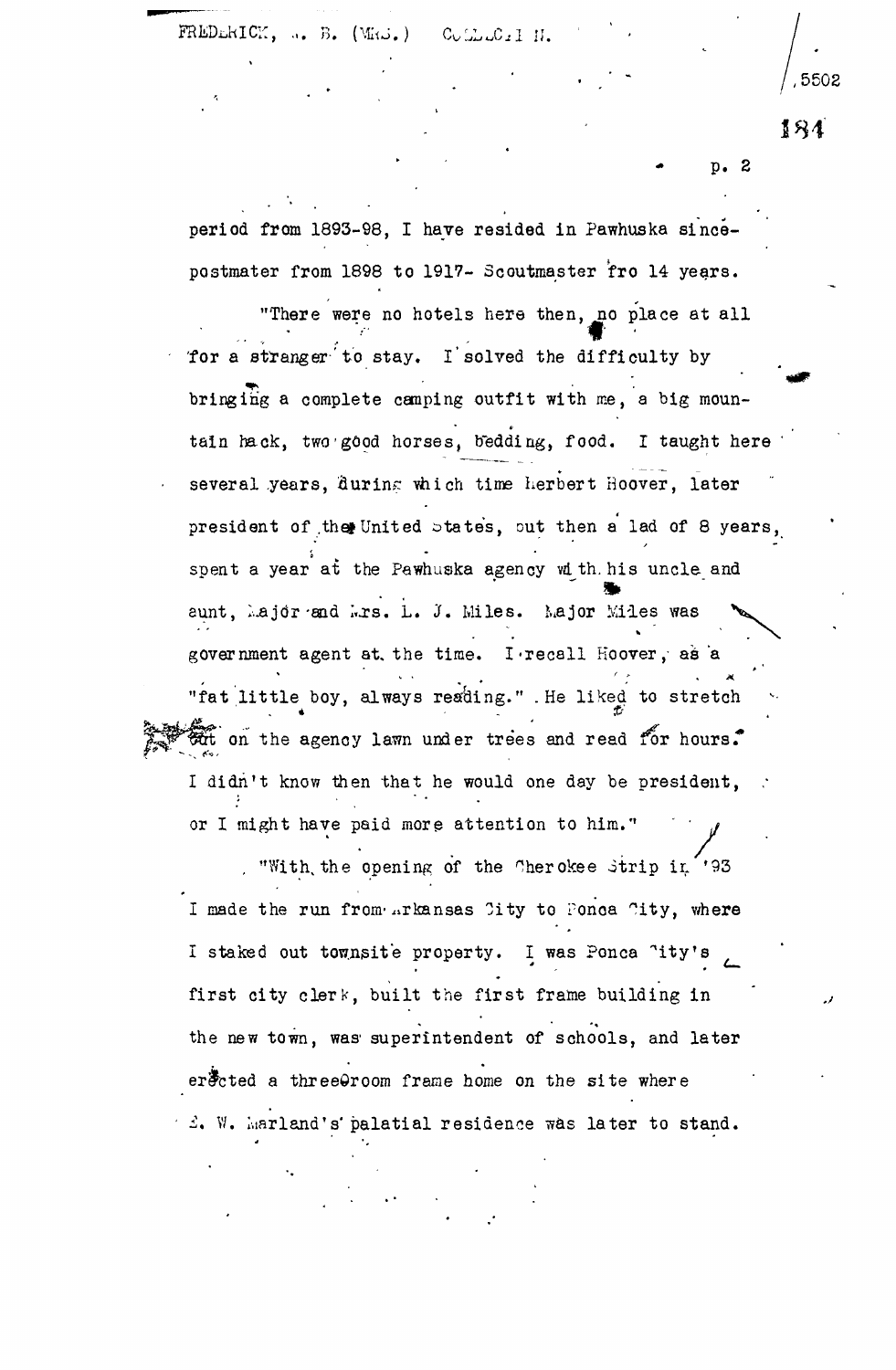I planted two big pine trees on the grounds when my **• 4** son Joel was born."

*"\*~. J> '* ' • P.' 3

rah-pu-scah-stet-tse, which is mouthre's indian name, and means "tall white teacher," believes that the Indian will be what the white man makes him.

"The Indian is not criminal, says McGuire, You'll never find a full-blood Indian robbing a bank, staging a highway holdup. He may be weak when tempted with drink; he may have learned the pale face's ways when it comes to paying debts. But he has never learned real crimilality.

"It seems to me that what he ultimately becomes depends in large measure on the white race. What they do for him and, quite literally, what they do to him."

"Itke the matter of paying bills," says WcGuire. "When I first knew the' Osages, a bill, to them, was -. \ something to pay the moment they received their little quarterly allewance which came to them as wards of the \*• \* government.

"On my first trip here, in June of '31, "ah-hoo-pah-shin-kah, chief of the "Little Osages," and Pete Corndropper came with me to explain my business.

**185**

/ - *»* ./f'fO2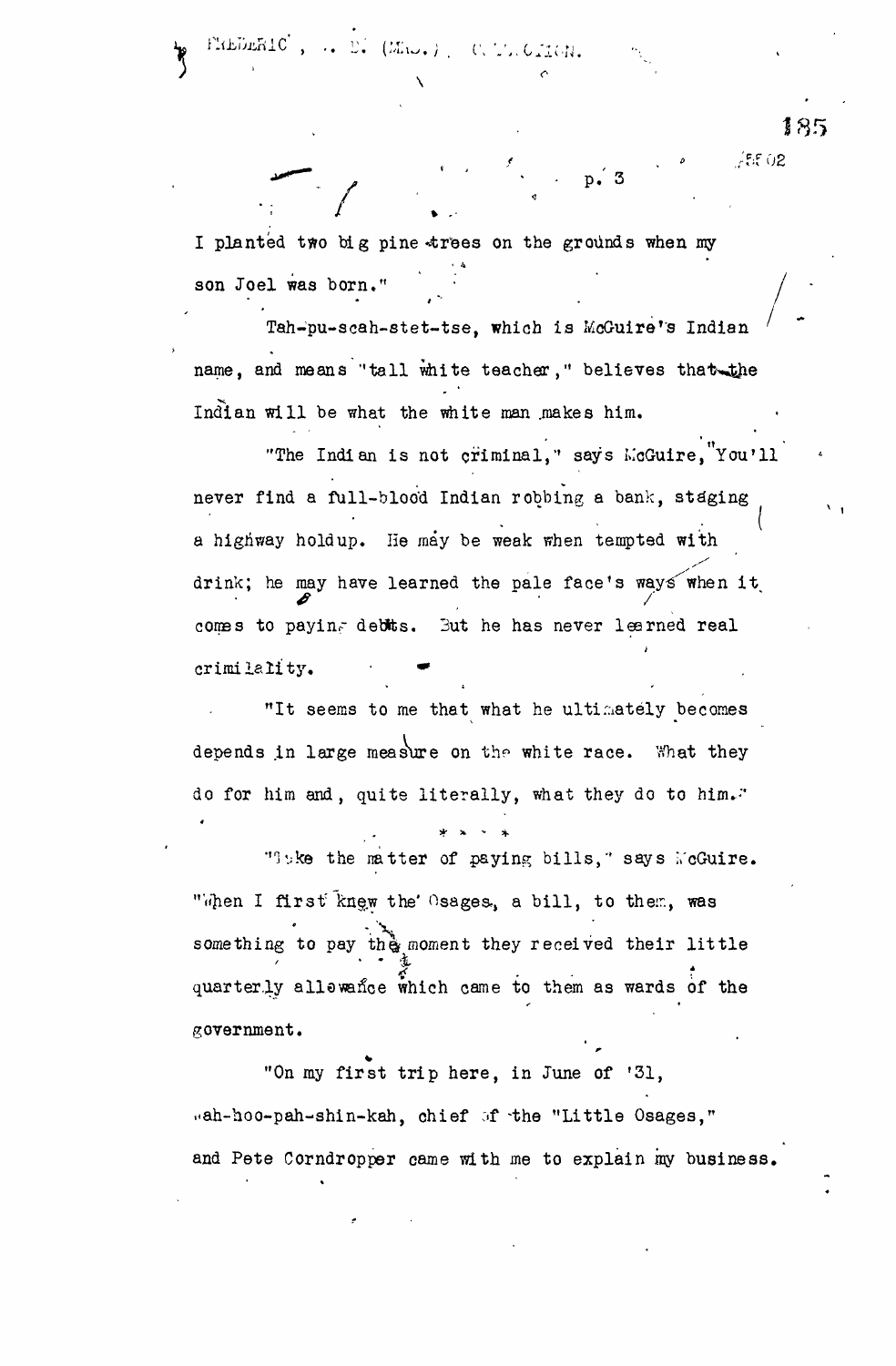FREDERICT, ... B. (MRS.)- COLLECTI N.

..,£502

At first I was rather uneasy, coming as I was to collect bills, at the war-like sight of the Indians in blankets, paint, and with their heads shaved. But when my companions told my errand, I was treated courteously and, what is. more, paid my money.

 $\mathbf{p.4}$ 

"Later, when additional trading posts were established in this region, many of the whites ran up big bills on the Indians. On payment day each merchant bilis on the Indians'. On payment day of the Indians' between the Indians' between the Indians' between the In<br>The Indians' between the Indians' between the Indians' between the Indians' between the Indians' between the I from the proration office. The moment an Osage received from the propagation of  $\mathbf{w}$ his money and came back across the line his creditors were upon him, each shouting 'pay me,' 'No, pay me,' were now me, I treat you yood at my store. I give you much credit.'

"I REMER one day seeing an old fellow draw his money,  $\frac{1}{2}40$ . Then he came across the line the collectors pounced on him.  $/$  From what they told him he owed every one of a dozen more than the amount of his payment. In despa $y'_r$ , the old fellow raised his money high over his read, threw it out at the horde of creditors, and /walked off, head down.

of creditors, and contains the creditors, and  $\alpha$ 

18a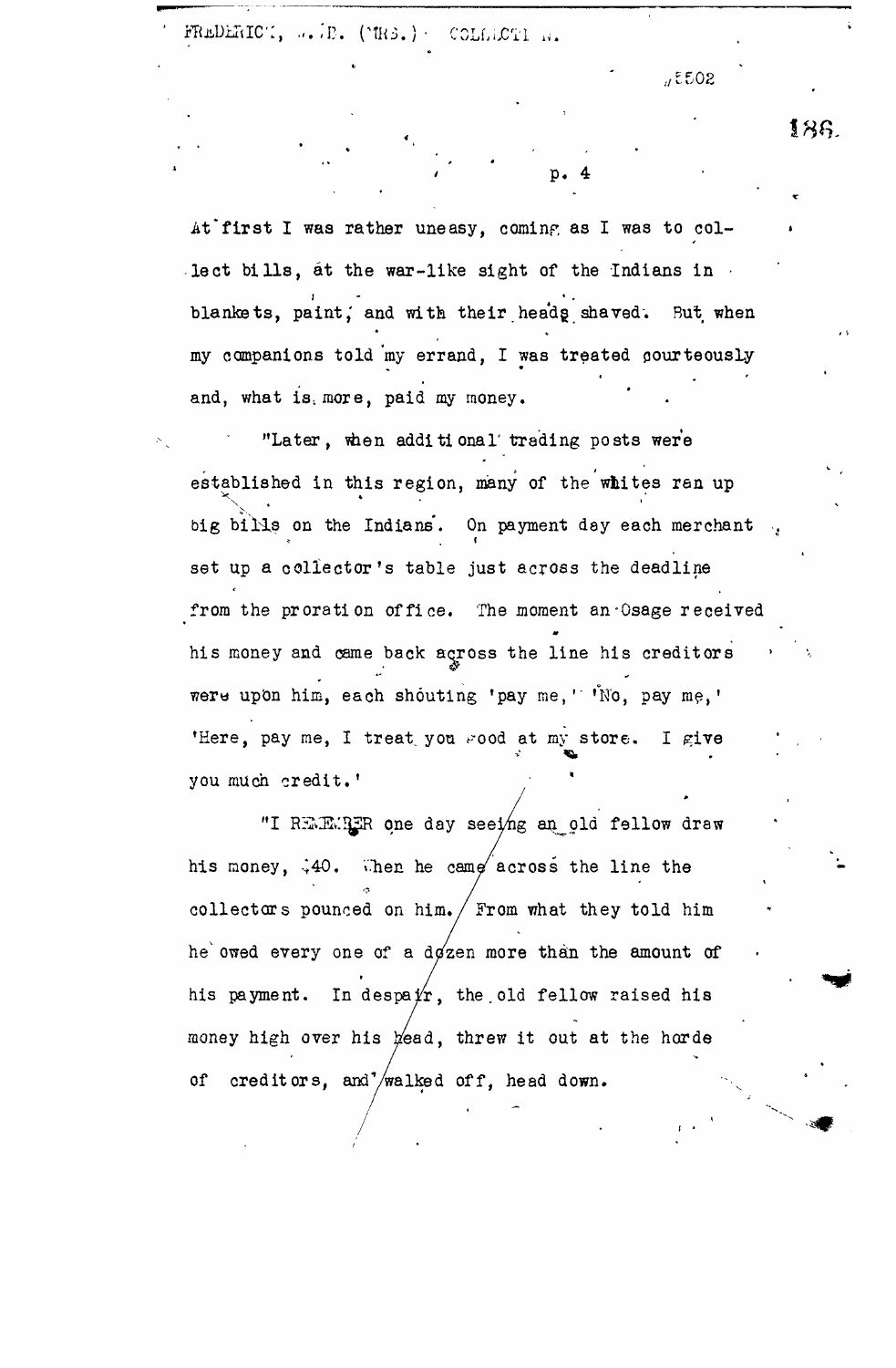WICH.  $\ldots$   $\ldots$  (Mo.) C.LL\_CTI.N.

,5502

187

## p. 5

"He went up on the bluff and I saw him there  $\cdot$ throughout the day, head bowed down, mourning--literally mourning--because he could not begin to pay his bills.

 $\mathbf{Y}$ The Indians could not count. .hen they asked for a rertain amount of goods they could not be sure they had it all until they hit upon an ingenious scheme, ..t that time purchasers carried flour sacks to the stores for flour, sugar, coffee, and the like. The Indians got into the habit of buying a dollars worth of sugar—which wouldn't begin to fill a sack in those days, then a dollar's worth of flour, and so-on. Then they would begin all over again. snother dollar's worth of sugar, of flour, of coffee. . .hen they finished they had a dozen partly filled, sacks, but at least they knew they had what they paid for.  $\sqrt{y}$  ou never heard an Indian order  $\sqrt{3}$  or  $\cdot$  4 worth of anything at a time. He had learned a greater wisdom." */*

His favorite story concerns one of  $h\acute{t}$ s earliest experiences with an Csage, Pete Corndropper, who, an educated Indian and McGuitre's interpreter on his first trip into the Pawhuska region, apol $\theta$  ized to ! oGuire on one occasion for swearing.